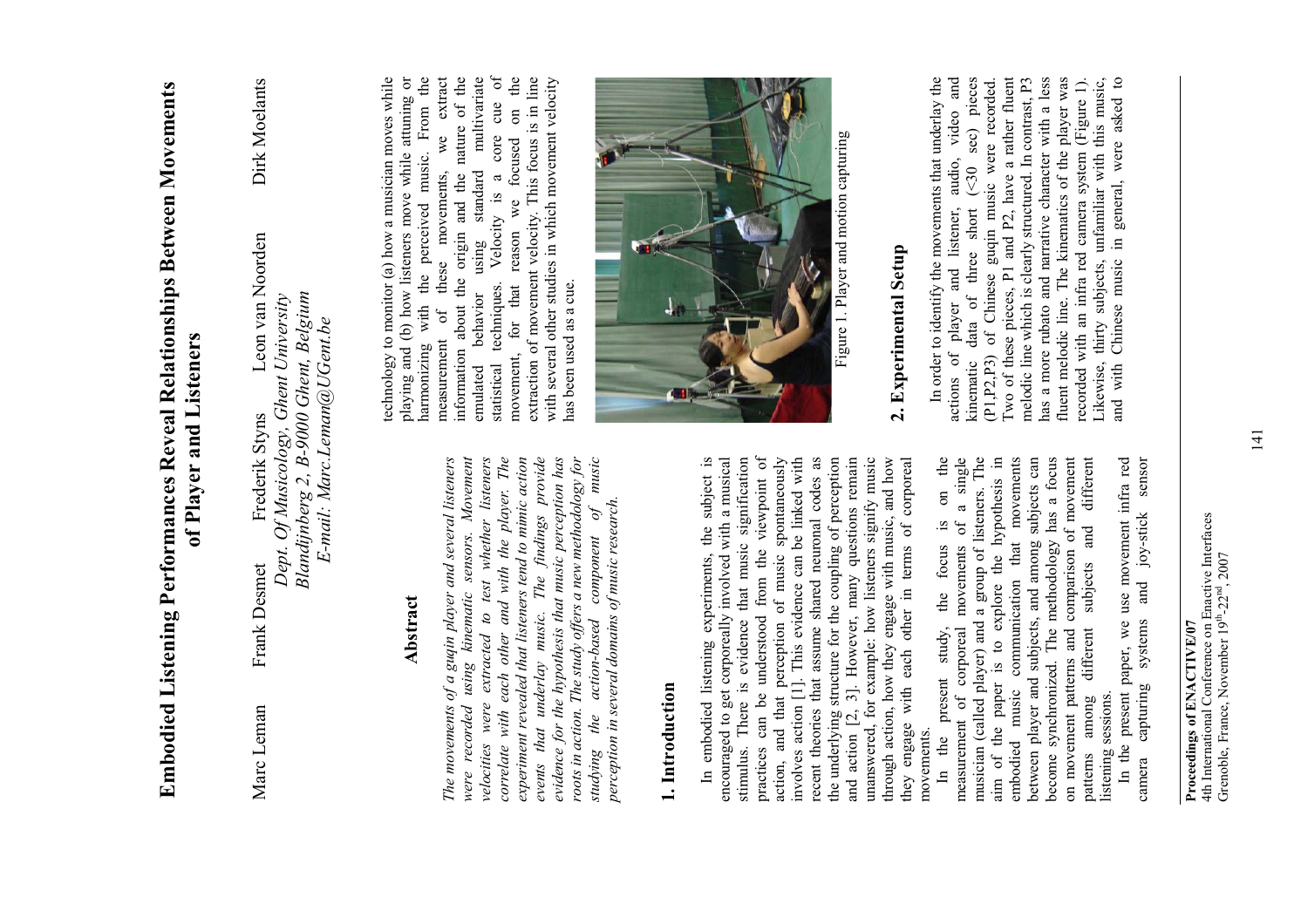move a joystick while listening to paired repetitions of to paired repetitions of move a joystick while listening the audio recordings (Figure 2). the audio recordings (Figure 2).



Figure 2. Listener responding to music via joystick Figure 2. Listener responding to music via joystick

that This task was done in four sessions that immediately followed each other and induced learning. In the first session, subjects were asked to move the joystick while listening to the musical audio stimulus. Before the start of the second session, subjects were invited to listen to the fragments in random order and as many times as they wanted. When finished, they were asked to move to the same sequence of musical fragments as in part one. Before the start of the third session, subjects were asked to listen to the musical fragments, now using a visual representation (pitch versus time graphs) of each musical fragment. Again the subjects were allowed to listen/look in random order as many times as they wanted. When finished, they were asked to move as in session one. Before the start of the fourth session, subjects were asked to watch/listen a video of the player's performance of the three pieces. The subjects could watch/listen in random When order and as many times as they wanted. When In the first session, subjects were asked to move the second session, subjects were versus time graphs) of each musical fragment. Again they were asked to move as in session one. Before the start of the fourth session, subjects were asked to<br>watch/listen a video of the player's performance of the three pieces. The subjects could watch/listen in random immediately followed each other and induced learning. joystick while listening to the musical audio stimulus.<br>Before the start of the second session, subjects were invited to listen to the fragments in random order and When finished, they were asked to move to the same sequence of musical fragments as in part one. Before the start of the third session, subjects were asked to listen to the musical a visual representation (pitch the subjects were allowed to listen/look in random order as many times as they wanted. When finished, finished, they were asked to move as in session one. finished, they were asked to move as in session one. sessions wanted. four order and as many times as they as many times as they wanted.  $\Xi$ done fragments, now using was  $\mbox{task}$ This

The listener's kinematics were recorded and after each session, the listeners had to fill out a questionnaire that probed the subject's self-assessment of the performance. The main question was "Do you have the feeling that your movements were in  $\Xi$ accordance with the music?" ('very badly' to 'very well', asked in session 1 to 4, for each piece). All subjects were thoroughly verbally instructed about what they were expected to do at the beginning of the experiment. The subjects were also given a short written instruction that repeated what the instructor The listener's kinematics were recorded and after  $\mathfrak{a}$ questionnaire that probed the subject's self-assessment of the performance. The main question was "Do you accordance with the music?" ('very badly' to 'very well', asked in session 1 to 4, for each piece). All subjects were thoroughly verbally instructed about what they were expected to do at the beginning of the experiment. The subjects were also given a short<br>written instruction that repeated what the instructor fill out were movements  $\mathfrak{g}$ listeners had the feeling that your the session, each have said.

# **3. Data Analysis**  3. Data Analysis

Movement velocity is calculated as the displacement, in three dimensions (player) or in two dimensions (listener), during non-overlapping time windows of 250 ms. Movement velocities are used in the displacement, in three dimensions (player) or in two<br>dimensions (listener), during non-overlapping time windows of 250 ms. Movement velocities are used in as calculated  $\mathbf{a}$ . two types of measurement. two types of measurement. velocity Movement

First, intra-subject comparisons address the subject's ability to repeat the movement velocities during subsequent repeated listening of a piece (e.g. P1P1) during a session. A correlation between both movement velocity patterns at the  $p < 0.01$  significance level was used as a criterion for making the distinction between successfully and non-successfully repeated movements. This choice was based on a detailed inspection of a number of correlated movement P1P1) during a session. A correlation between both a detailed correlated movement ability to repeat the movement velocities during subsequent repeated listening of a piece (e.g. movement velocity patterns at the  $p < 0.01$  significance level was used as a criterion for making the distinction between successfully and non-successfully repeated address movements. This choice was based on comparisons number of intra-subject  $of a$ inspection velocities. velocities. subject's First,

Second, inter-subject comparisons access the relationship between the movement velocities of different listeners. Similarly, the computational comparison of the movement velocity vectors is based on correlation. In addition, for inter-subject comparisons, a dynamic time warping technique is used. In the latter, the listener's movement velocities are first warped onto a reference pattern, namely, the player's movement velocities. Correlation analysis is then based on warped patterns. This dynamic time warping (DTW) accounts for the fact that movements of the subjects can be somewhat shifted as compared to the velocities of comparison of the movement velocity vectors is based inter-subject comparisons, a dynamic time warping technique is used. In the latter, the listener's movement velocities player's movement velocities. Correlation analysis is then based on warped patterns. This dynamic time warping (DTW) accounts for the fact that movements of the subjects can be somewhat shifted as compared to computational are first warped onto a reference pattern, namely, the access the player 's movements (anticipated or lagged). the player's movements (anticipated or lagged). comparisons for movement Similarly, the addition, the inter-subject between  $\mathbb{H}$ listeners. correlation. relationship Second, different  $\overline{a}$ 

Moving along with music may be *in tune* or *out of tune*. In tune would mean that the listener has the feeling that the movements somehow are in accord with the music. Out of tune would mean that they are not in accord. The latter would occur, for example, when no movements were made, when hesitating movements were made, or when the listener had the feeling that the movements were too late or too early, and so on. In order to be able to address the action component in relation to music, it was important to try to access this distinction in an objective way. To address this issue in a quantitative way, it was assumed that listeners who found a proper motor strategy to express their movement *in tune* with music (during 30 seconds) would not radically change their strategy in a second performance that immediately followed the first one, while listeners, who found that their motor articulations were *out of tune* with music would be inclined to change strategy and therefore have a different performance in the second trial. Thus, high correlation between successive performances (e.g. P1P1) would indicate *reliable performance*, while low The measurement of the correlation between the two repetitive performances thus offers an objective Moving along with music may be in tune or out of feeling that the movements somehow are in accord when no movements were made, when hesitating and so on. In order to be able to address the action to access this distinction in an objective way. To address this issue in a quantitative way, it was assumed  $\mathfrak{a}$ express their movement in tune with music (during 30 second performance that immediately followed the first one, while listeners, who found that their motor inclined to change strategy and therefore have a different performance in the second trial. Thus, high <u>હ.છ</u> P1P1) would indicate reliable performance, while low The measurement of the correlation between the two tune. In tune would mean that the listener has the with the music. Out of tune would mean that they are not in accord. The latter would occur, for example, movements were made, or when the listener had the feeling that the movements were too late or too early, component in relation to music, it was important to try seconds) would not radically change their strategy in a articulations were *out of tune* with music would be correlation would indicate non-reliable performance. objective correlation would indicate *non-reliable performance*. that listeners who found a proper motor strategy correlation between successive performances  $\overline{a}$ offers thus performances criterion for analysis. criterion for analysis. repetitive

#### **4. Results**  4. Results

In the course of this study, there were no effects of gender, age, musical background, listening hours per week, and absolute pitch perception. Therefore, these In the course of this study, there were no effects of gender, age, musical background, listening hours per week, and absolute pitch perception. Therefore, these<br>effects can be discarded from further analysis. effects can be discarded from further analysis.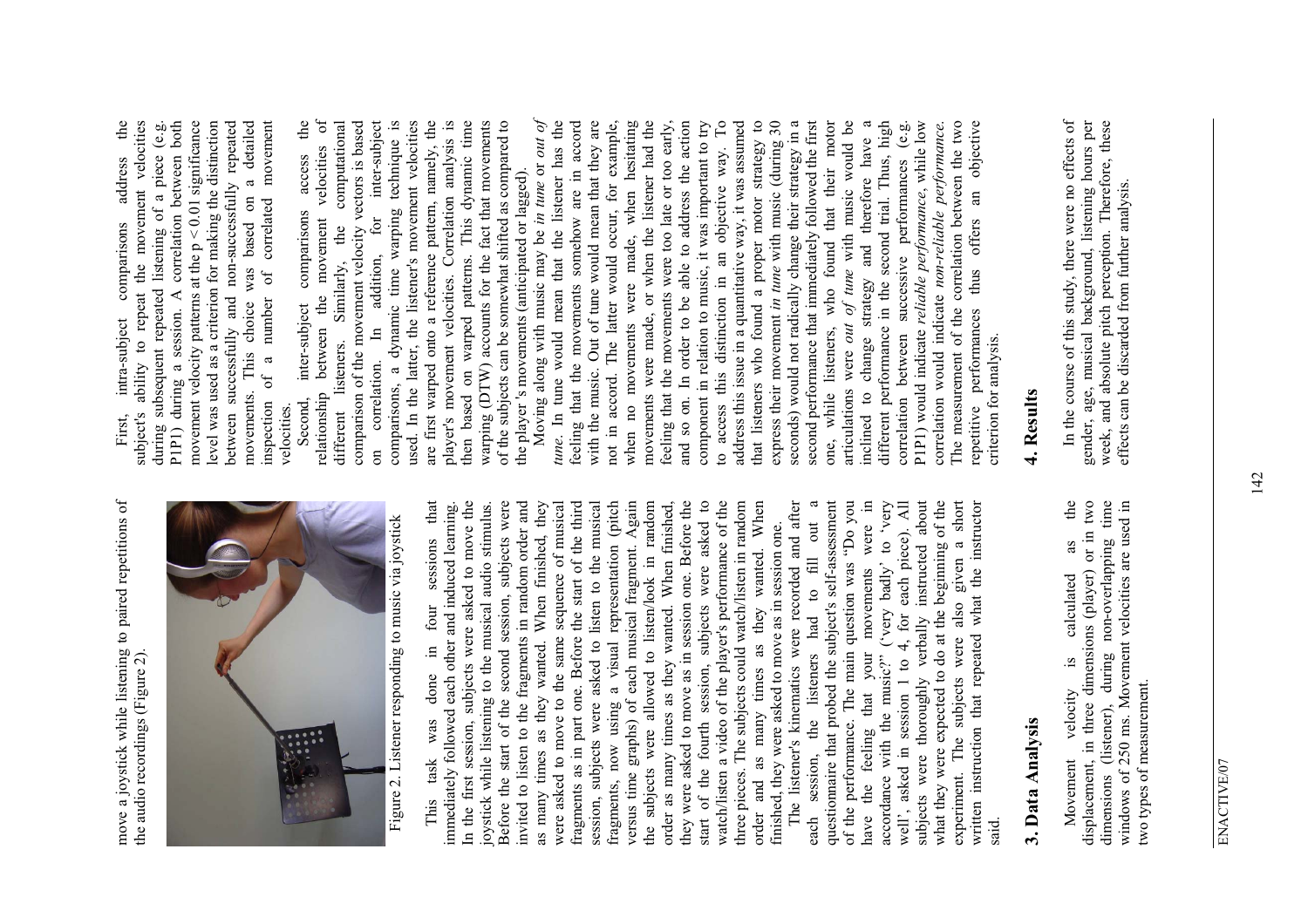The Dynamic time warping (DTW) was used to compare movement velocities of the listeners with movement velocities of all joints of the player. All Dynamic time warping (DTW) was used to compare movement velocities of the listeners with movement velocities of all joints of the player. All reliable performances were selected for this DTW analysis. The warp path was restricted to a maximum of 750 ms from the diagonal (which corresponds with 3 time units). The path with the best resulting correlation and the lowest cost was chosen. The resulting cost/correlation analysis shows that there is a resulting cost/correlation analysis shows that there is a relation between correlation and cost. The higher the relation between correlation and cost. The higher the DTW correlation obtained, the lower the cost it takes DTW correlation obtained, the lower the cost it takes to achieve this. This analysis shows that the movement to achieve this. This analysis shows that the movement the right shoulder of the player has the highest of the right shoulder of the player has the highest average correlation with the lowest cost (Figure 3b).<br>There is also an indication that the player's movements average correlation with the lowest cost (Figure 3b). There is also an indication that the player's movements can be classified into 4 different groups: right hand; and left hand; head and right elbow; left elbow and left hand; head and right elbow; movement velocities of all joints of the player. All analysis. The warp path was restricted to a maximum for this DTW of 750 ms from the diagonal (which corresponds with The path with the best resulting can be classified into 4 different groups: right hand; lowest cost was chosen.  $(DTW)$ reliable performances were selected shoulders (Figure 3a). shoulders (Figure 3a). correlation and the time units). elbow  $left$  $\sigma$ f



Based on the above results, the movement velocities of the listeners were then time-warped with one single movement marker, the right shoulder. General Linear movement marker, the right shoulder. General Linear Modelling (GLM) for Repeated Measures was then Modelling (GLM) for Repeated Measures was then used to model the number of significant listener-player used to model the number of significant listener-player correlations for reliable and non-reliable performances correlations for *reliable* and *non-reliable* performances over the four sessions. For the reliable performances, there is a significant effect over session ( $p = 0.005$ ) and no significant interaction effect between session and piece. The latter means that the correlation of the movements with those of the player increase over session and that the pieces follow different trends. In Based on the above results, the movement velocities of the listeners were then time-warped with one single and no significant interaction effect between session and piece. The latter means that the correlation of the movements with those of the player increase over over the four sessions. For the reliable performances,  $= 0.005$ session and that the pieces follow different trends. In there is a significant effect over session (p

contrast, for the non-reliable performances there is no reliable movements confirms the separation between contrast, for the non-reliable performances there is no reliable movements confirms the separation between This result for nonsignificant effect over session. This result for nonthe two types of movements (reliable versus nonthe two types of movements (reliable versus nonsignificant effect over session. reliable).

When listeners move in tune with the music, one  $6<sup>e</sup>$ may expect that inter-subject correlations can be subject correlations, based on all performances (reliable as well as non-reliable) was low. GLM for (reliable as well as non-reliable) was low. GLM for Repeated Measures reveals a significant difference Repeated Measures reveals a significant difference between pieces. This difference can be attributed to the between pieces. This difference can be attributed to the difference between P1, P2 on the one hand and P3 on difference between P1, P2 on the one hand and P3 on the other hand. The analysis shows a significant effect over session  $(p < 0.001)$  and a significant interaction between session and piece ( $p < 0.001$ ). Data analysis based on warped movements shows inter-subject correlations in about 50% of the movements for P1 and P2, and about 30% for P3. The rubato narrative character of P3 seems to be less predictable in terms of character of P3 seems to be less predictable in terms of action events, and the movements seem to have a less all performances the other hand. The analysis shows a significant effect over session ( $p < 0.001$ ) and a significant interaction inter-subject correlations in about 50% of the movements for P1 and P2, and about 30% for P3. The rubato narrative action events, and the movements seem to have a less When listeners move in tune with the music, one observed. In the present study, the number of interobserved. In the present study, the number of inter-0.001). Data analysis may expect that inter-subject correlations can shows pronounced inter-subjective component. pronounced inter-subjective component. correlations, based on based on warped movements between session and piece ( $p <$ subject

Concerning intra-subject correlations, the number of reliable performances increases over sessions. GLM for Repeated Measures reveals a significant difference between pieces ( $p < 0.05$ ). There is a significant effect of session for a linear model ( $p = 0.005$ ) and there is no significant interaction between session and piece. Learning works best for P2 and P1, that is, from above 40% in S1 to about 70% in S4. Instead, for P3, there is a smaller increase. This means that, for reliable performances, subjects tend to improve in their their Seen in the individual learning path for all pieces. Seen in the context of the inter subject results, it can be concluded that this learning effect is based on individual interpretations rather than on common inter-subjective interpretations rather than on common inter-subjective interpretations. In other words, over sessions, the individual interpretations improve, but they drive away Concerning intra-subject correlations, the number of reliable performances increases over sessions. GLM for Repeated Measures reveals a significant difference between pieces ( $p < 0.05$ ). There is a significant effect Learning works best for P2 and P1, that is, from above 40% in S1 to about 70% in S4. Instead, for P3, there is reliable context of the inter subject results, it can be concluded individual words, over sessions, the of session for a linear model ( $p = 0.005$ ) and there is no significant interaction between session and piece. individual interpretations improve, but they drive away 크. This means that, for from a common inter-subjective interpretation from a common inter-subjective interpretation improve  $\overline{a}$ individual learning path for all pieces. learning effect is based subjects tend to interpretations. In other a smaller increase. performances, that this

### **5. Discussion**  5. Discussion

A direct comparison of the movement velocities of the player with the movement velocities of listeners A direct comparison of the movement velocities of the player with the movement velocities of listeners revealed some interesting relationships. revealed some interesting relationships.

First, it was observed that the movement velocities of the listeners' arm movements tend to correlate with This the movement velocity of the player's shoulders. This finding seem to imply (i) that listeners can embody the musical stimulus by translating the perceived sounds  $\sigma$ into actions, and (ii) that action components of related to action components of the listeners are related to action components of the performer. It should be noted here that guqin music is particularly suited for studying these relationships because the technological mediation between the because the technological mediation between the player's bio-mechanical energy and the sound energy is<br>very straightforward. Due to the fact that the player's bio-mechanical energy and the sound energy is very straightforward. Due to the fact that the First, it was observed that the movement velocities of the listeners' arm movements tend to correlate with finding seem to imply (i) that listeners can embody the performer. It should be noted here that guqin music is particularly suited for studying these relationships musical stimulus by translating the perceived sounds (ii) that action components the movement velocity of the player's shoulders. into actions, and listeners are